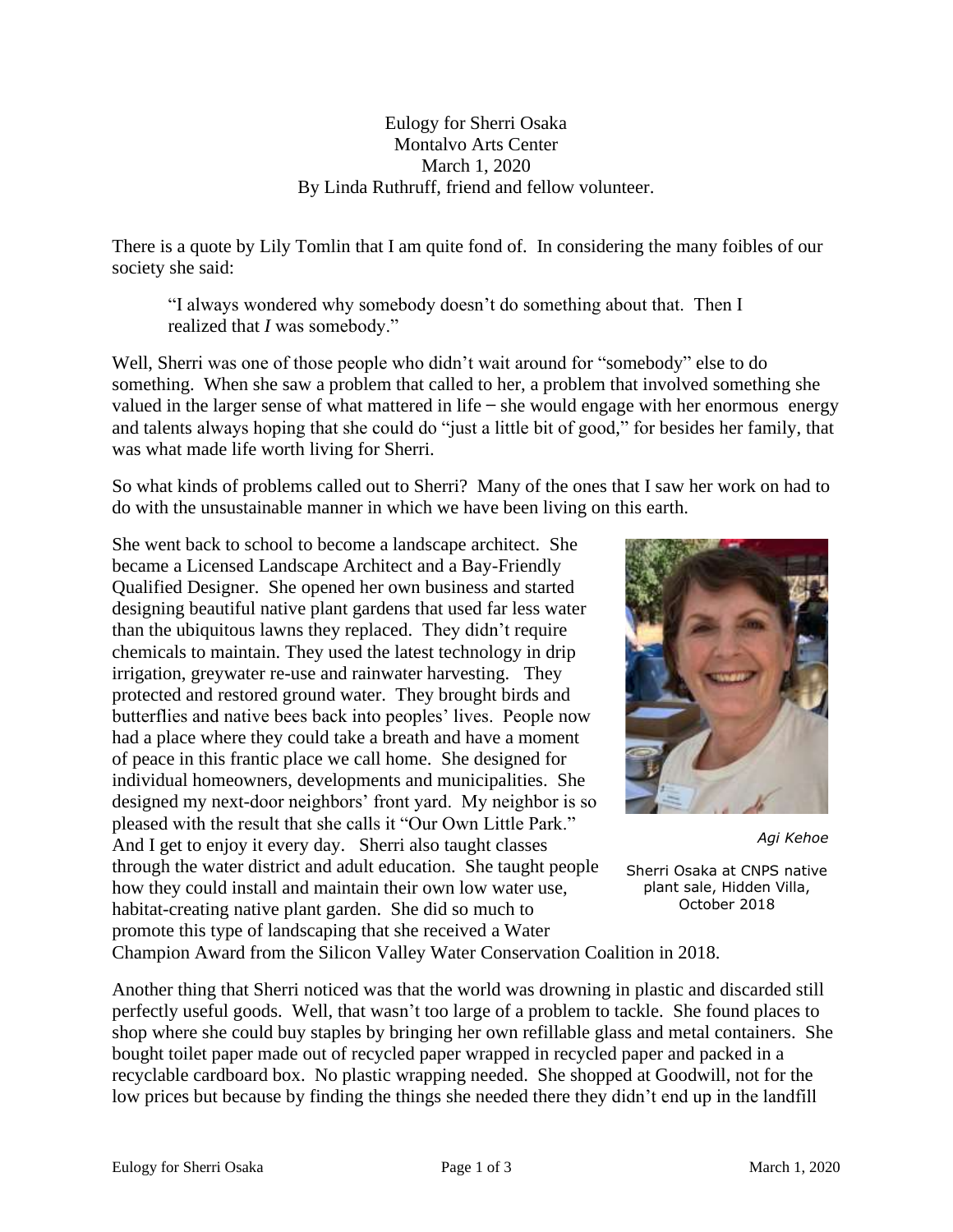and didn't require using new raw materials. She followed her favorite plastic-free bloggers and was thrilled to share with others her systems and resources.

A few months ago she needed a cork board. A dear friend was drawing pictures for her and she wanted to display them. Knowing that I was a fellow Goodwill shopper she sent me off. Well, I guess that I spiffed up the one I found a little bit too much. When I handed it to her she eyed it suspiciously. "That's not new is it?"

Sherri was a long-term volunteer with the Santa Clara Valley Chapter of the California Native Plant Society. We have a group called Gardening with Natives. About ten years ago Arvind Kumar was running it. But he became our incoming president. Sherri took notice of the situation and later told me that she realized that Arvind wasn't going to be able to be president and keep running Gardening with Natives. So she stepped up and volunteered to take over.

What did that mean? Gardening with Natives puts on 30-40 talks a year at libraries all over Santa Clara and San Mateo counties. Sherri worked with individual librarians to find agreeable dates and interesting topics. She identified and recruited engaging speakers and volunteer Hosts and Greeters. She made sure the handouts were printed, the rooms were set up and the speakers showed up with their presentations on two types of media. She either created the publicity flyers herself or coordinated with on-line volunteers and made sure they were delivered to the libraries in a timely fashion. She put together an ever-changing array of slides for the introduction before the talks, giving information about our organization and upcoming events and programs. She made the magic happen year after year.

Sherri was so good at recruiting great speakers that she got the speakers for the last three of our bi-yearly symposia. She pulled off the greatest coup for our most recent one last year. Doug Tallamy, the author of *Bringing Nature Home*, is arguably the hottest speaker in the country on the subject of what individuals can do to help preserve the diversity of life on Earth. I can tell you that no one else on that committee would have dreamed on trying to fly Doug out to speak at our little symposium. Sherri not only dreamed it, she pulled it off. And people are still talking about how inspired they were to go home and plant natives. It was a message of hope and efficacy that she brought to all of us.

When Sherri developed breast cancer for the second time back in 2011 she kept going. When it metastasized in 2013 she and I talked about whether she would close her business and step down from running Gardening with Natives. But she decided to see how she did with her treatment and so she kept going. She didn't tell people what she was going through because she didn't want people to treat her differently. She didn't want her life to become about cancer. She kept going through pills and ports and infusions; through endless CAT scans and the agonizing wait each time to see if the scan brought good news or bad. She kept going through 18 different chemicals and in the last year, cold capping to keep her hair. Cancer couldn't keep her down or change the values her life stood for.

I don't know how many of you out there have tried to write one of these things. How do you sum up a life and a friendship in "five to ten minutes"? There are no words or ideas that are enough to say. But I want you to know that Sherri was a remarkable woman who tried and succeeded in making a difference in her community. She made her life count. And she was a good friend. No matter how dire her circumstances, she always remembered what was going on